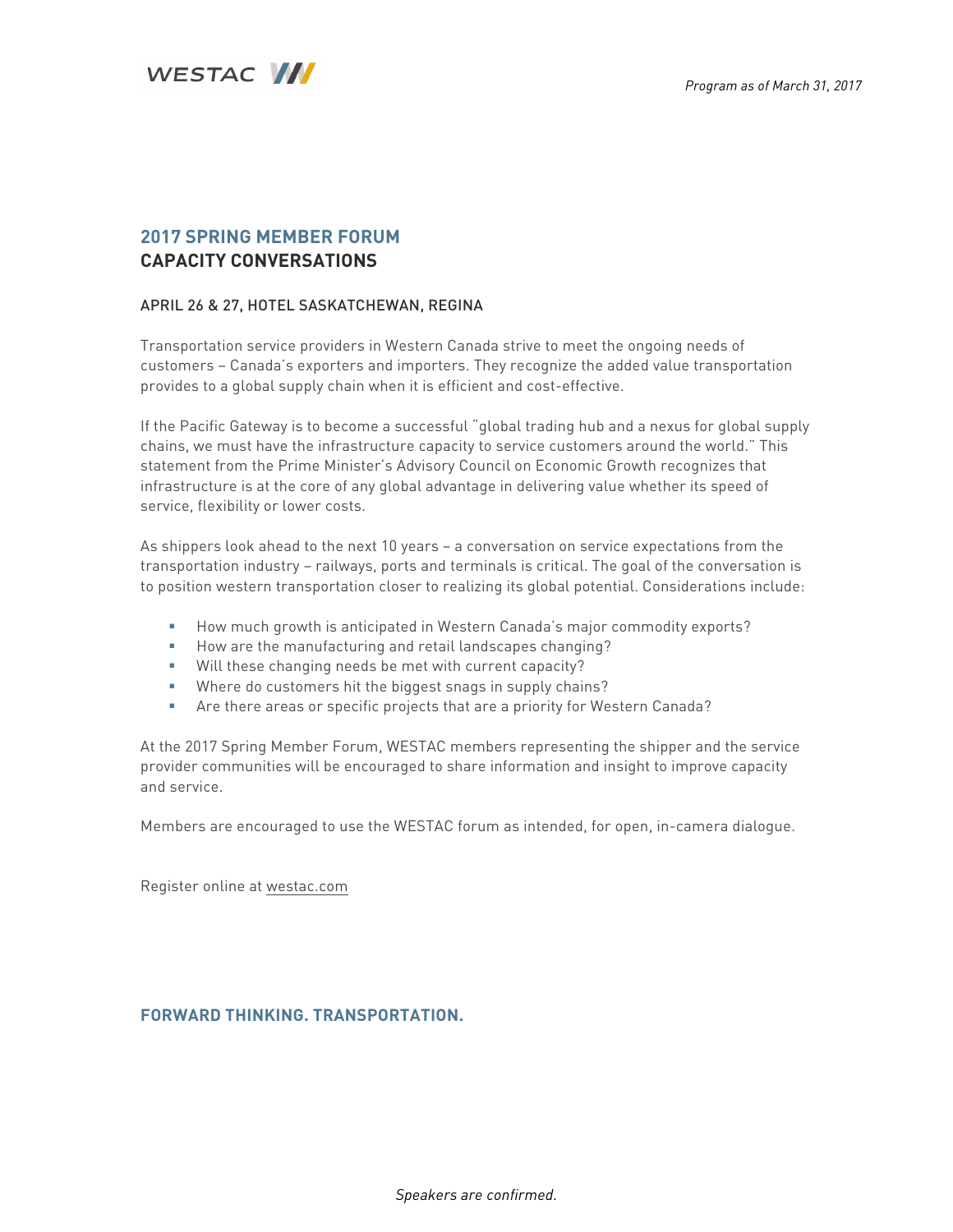

# **WEDNESDAY** April 26, 2017

1:30 pm **Question Period in the Legislature** The Government of Saskatchewan extends an invitation to members to attend Question Period and be introduced to the Legislature by Hon. David Marit. Registration in advance is required – admin@westac.com. 5:30 pm **Roundtable meeting with Government of Saskatchewan – Hon. David Marit** (by invitation only) Light dinner; will end at 7:30 pm. 7:00 pm **Hospitality Reception** (open to guests) 9:00 pm **Evening ends**

## **THURSDAY** April 27, 2017

| $7:30$ am          | <b>Board of Directors Meeting</b>                                                                                                                                                    |
|--------------------|--------------------------------------------------------------------------------------------------------------------------------------------------------------------------------------|
| $8:00$ am          | <b>Annual General Meeting &amp; Breakfast</b>                                                                                                                                        |
| $8:30$ am          | <b>Welcoming Remarks</b>                                                                                                                                                             |
|                    | Hon. David Marit, Minister of Highways and Infrastructure, Government of Saskatchewan<br>and Chairman, WESTAC                                                                        |
| $9:00$ am          | <b>Working Sessions begin</b>                                                                                                                                                        |
|                    | <b>Opening Remarks and Introductions</b>                                                                                                                                             |
|                    | <b>Oksana Exell, President &amp; CEO, WESTAC</b>                                                                                                                                     |
| $9:10$ am          | <b>CAPACITY NEEDS: SHIPPER PERSPECTIVES</b><br>Shippers have been asked to provide an outlook for their industry and the implications for Western<br>Canada's transportation system. |
|                    | John Salt, Senior Vice President, Supply Chain, Canadian Tire                                                                                                                        |
|                    | <b>Brad Johnston, General Manager, Coal Logistics &amp; Business Planning, Teck</b>                                                                                                  |
|                    | <b>Scott Rudderham, Senior Vice President, Operations, Canpotex</b>                                                                                                                  |
|                    | Mark Thomson, Advisor to the Board of Directors, Western Canadian Shippers' Coalition                                                                                                |
|                    | <b>Capt. Claus Thornberg, Vice-President, Transportation, Cenovus Energy Inc.</b>                                                                                                    |
|                    | Ward Weisensel, SVP, Trading, Procurement & Risk, G3 Canada Limited                                                                                                                  |
|                    | Murad Al-Katib, President & CEO, AGT Food and Ingredients Inc.                                                                                                                       |
|                    | Roundtable discussion                                                                                                                                                                |
| $11:10 \text{ am}$ | <b>Break</b>                                                                                                                                                                         |